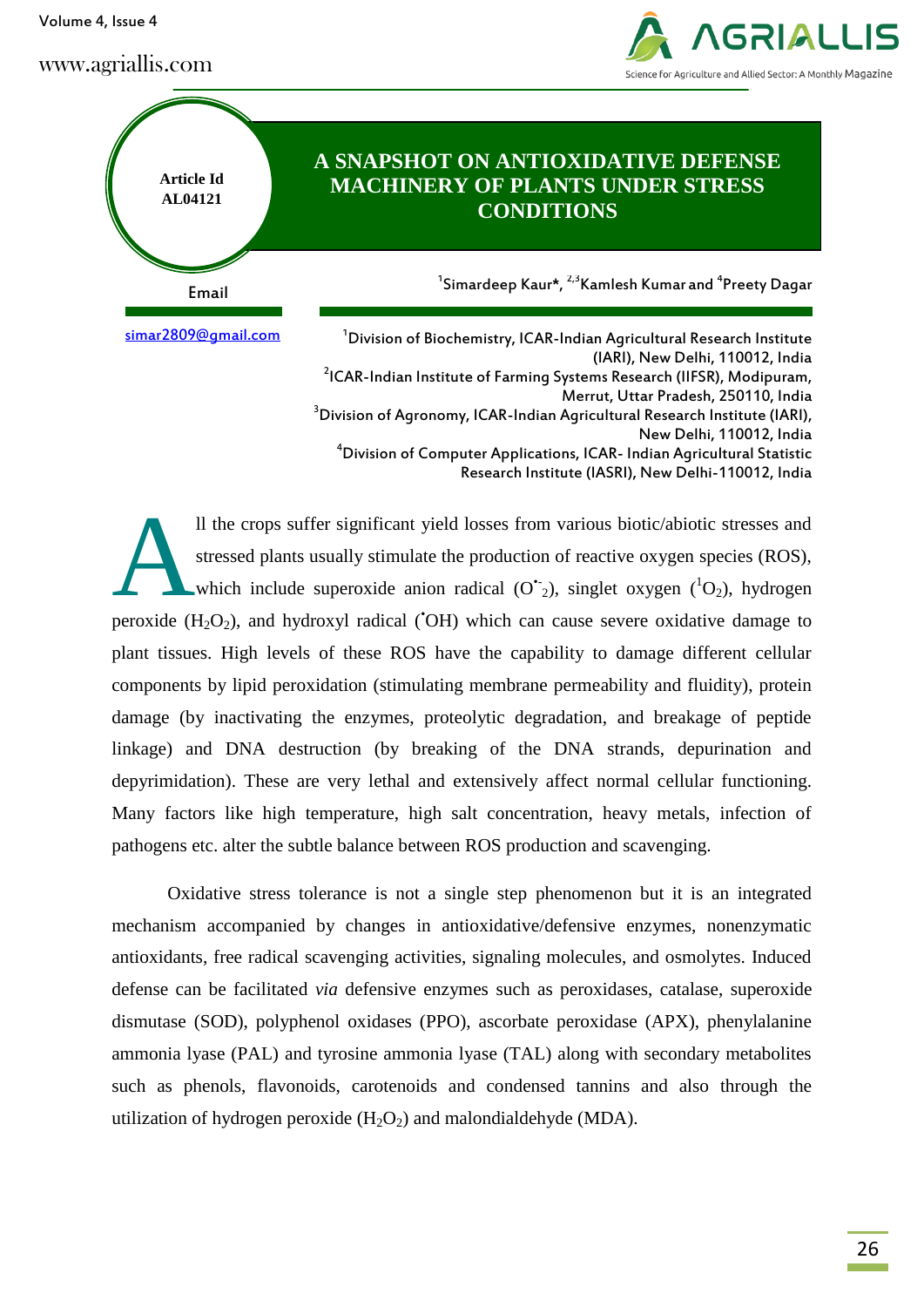www.agriallis.com



#### **Enzymatic Antioxidative Defense System of Plants**

Following are the major defense related enzymes that play role during severe oxidative stress

### **a. Superoxide dismutase (SOD)**

Itbelongs to the family of metalloenzymes present in all organisms. During various environmental stresses or pathogenic attack, SOD forms the first line of defense against ROS induced damages. The major function of SOD is to catalyze the removal of  $O<sub>2</sub><sup>+</sup> via$ , dismutating it into  $O_2$  and  $H_2O_2$ . SODs are categorized into 3 types on the basis of binding of metal ion: Mn-SOD (localized in mitochondria), Fe-SOD (present in chloroplasts), and Cu/Zn-SOD (residing in cytosol, peroxisomes, and chloroplasts). It has been reported that  $H<sub>2</sub>O<sub>2</sub>$  during contact with a transition metal ion like Iron and Copper can produce hydroxyl radicals (OH) through Fenton's reaction.

$$
\boldsymbol{O}_2^{\bullet -} + \boldsymbol{O}_2^{\bullet -} + 2\boldsymbol{H}^+\overset{\text{SOD}}{\longrightarrow} 2H_2\boldsymbol{O}_2 + \boldsymbol{O}_2
$$

### **b. Catalase (CAT)**

It is a tetrameric heme-containing enzyme which causes dismutation of  $H_2O_2$  into H<sub>2</sub>O and O<sub>2</sub>. It has high affinity for H<sub>2</sub>O<sub>2</sub> and has a completely high turnover rate (6  $\times$  10<sup>6</sup>) molecules of  $H_2O_2$  to  $H_2O$  and  $O_2$  in one minute). It is highly important among other antioxidant enzymes since it does not require a reducing equivalent. Various isoforms of CAT are present in plant species.

$$
H_2O_2 \xrightarrow{CAT} H_2O + (^{1}/2)O_2
$$

#### **c. Peroxidase (POX)**

It is also a heme containing protein that consumes  $H_2O_2$ , thereby responsible for decreasing levels of  $H_2O_2$  in the cell under normal as well as stressful conditions. Peroxidases which participate in lignin biosynthesis may create a physical barrier against heavy metal toxicity or pathogen attack. The opposite organization of peroxidases scavenges  $H_2O_2$  in the cell and utilizes glutathione, Cyt c, pyridine nucleotide and ascorbate as electron donors *in vitro.*

 Ascorbate peroxidase (APX) belongs to class I superfamily of heme peroxidases. This enzyme also exists in diverse isoforms *viz.* cytosolic, stromal, thylakoidal, mitochondrial and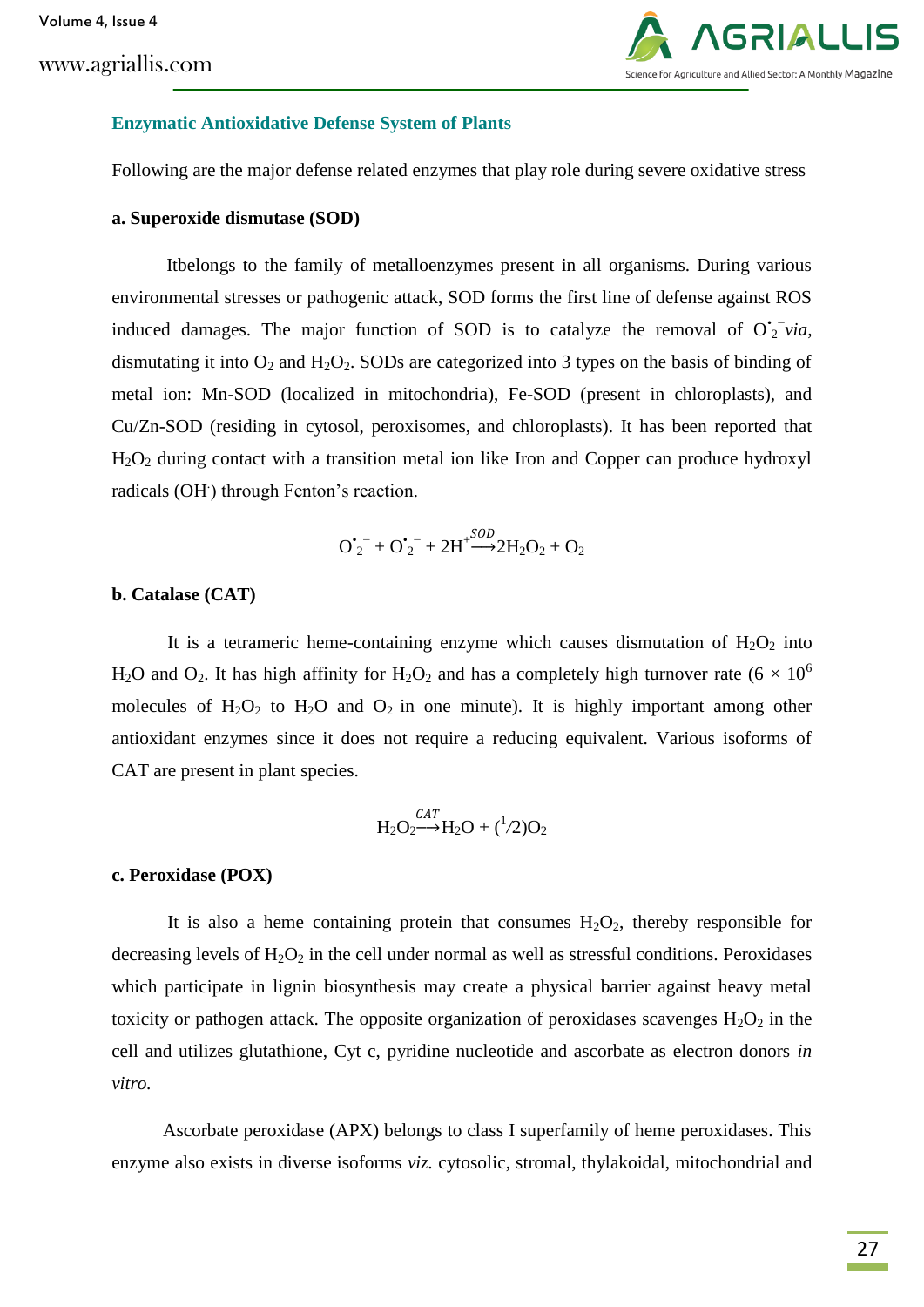www.agriallis.com



peroxisomal. Ascorbate peroxidase reduces  $H_2O_2$  concentration in chloroplast and cytosol of plant cells. It utilizes ascorbate as H-donor to breakdown  $H_2O_2$  and release water and monodehydroascorbate (MDHA). Ascorbate peroxidase is one of the vital peroxidases, of ubiquitous occurrence in plants. Thus, it is regarded as an accepted housekeeping protein inside the cytosol and chloroplasts of plant cells.

$$
H_2O_2 + AA \xrightarrow{APX} 2H_2O + DHA
$$

### **d. Glutathione reductase (GR)**

It is a flavoprotein, an oxidoreductase located in both eukaryotes and prokaryotes. It catalyzes reduction of GSSG in NADPH dependent manner and thus is critical in maintaining GSH pool. It is an important enzyme of ascorbate-glutathione cycle and maintains a high cellular GSH/GSSG ratio. Mainly, it is present in chloroplasts with little amounts present inside the mitochondria and cytosol. Glutathione is a low molecular weight thiol tripeptide (γglutamyl-cysteinyl-glycine) frequently present in nearly all of the cellular compartments. This versatility of GSH is due to its excessive reductive capability.

$$
\text{GSSG} + \text{NADPH} \xrightarrow{GR} 2\text{GSH} + \text{NADP}
$$

#### **e. Phenylalanine ammonia lyase (PAL) and tyrosine ammonia lyase (TAL)**

These are the members of a enzyme family having a lyase activity that forms  $\alpha$ ,  $\beta$ – unsaturated acids from amino acids by removal of ammonia or a mutase activity that forms βamino acids. PAL is one of the most entensively studied enzyme of plant secondary metabolism, consisting of tetramer with each subunit of 77-83 kDa. It is the primary enzyme in the phenylpropanoid metabolism and performs an important role in the synthesis of numerous secondary metabolites which include phenols and lignin. It catalyzes the deamination of phenylalanine; a carbon-carbon double bond is formed at some stage with the release of ammonia, yielding trans-cinnamic acid. In some plants, tyrosine is transformed to 4-hydroxycinnamic acid in an analogous way with the aid of TAL. This enzyme has been employed for production of biochemicals, aromatic compounds, or for the synthesis of stilbenes together with resveratrol, flavonoids including naringenin, or plastic precursors consisting of p-hydroxystyrene.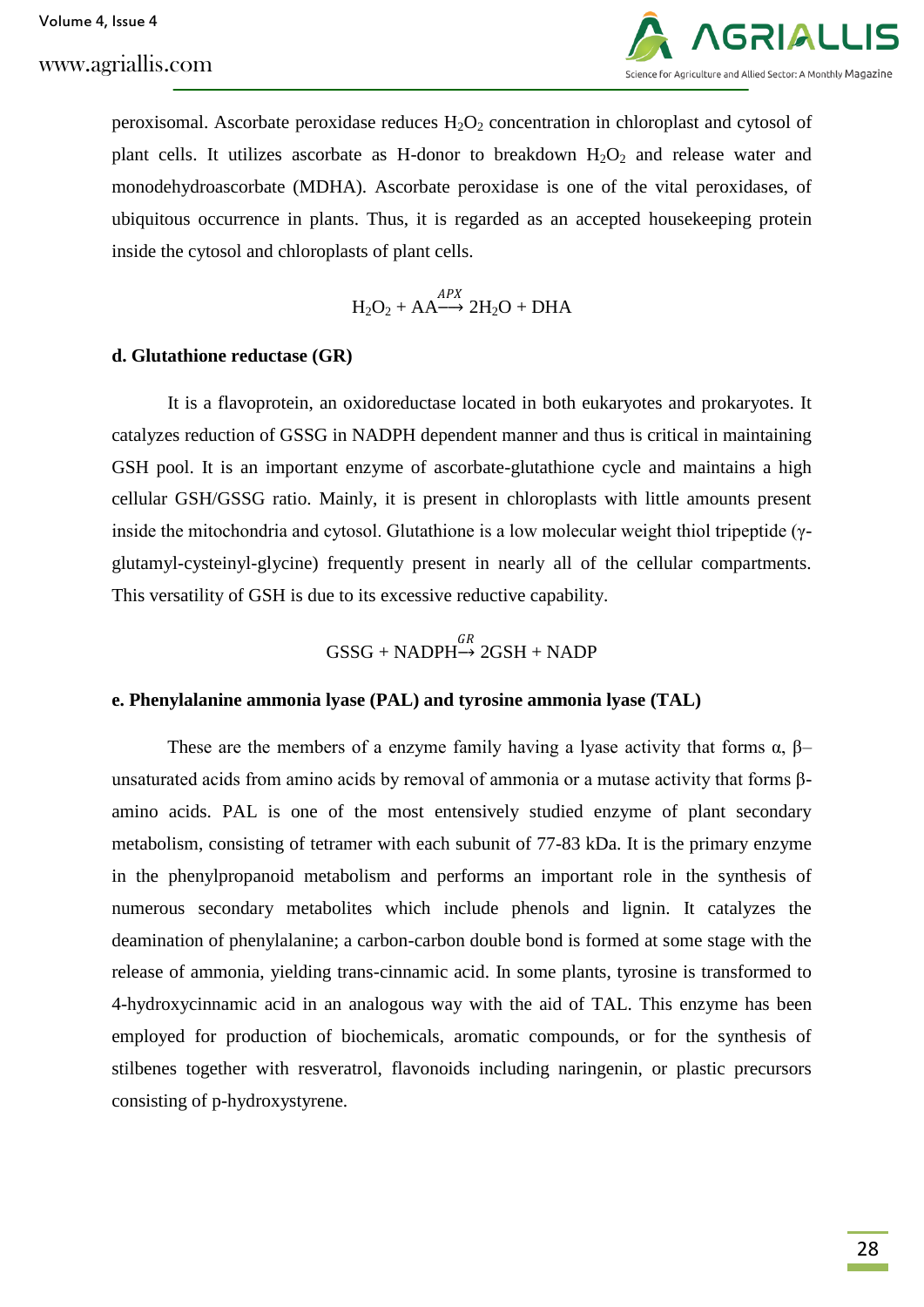

# **f. Polyphenol oxidase (PPO)**

It has three domains which include N-terminal plastid transit peptide, a highly conserved type-3 copper centre, and a C-terminal part. The family of PPO enzymes catalyzes the oxidation of monophenols and/or o-diphenols to o-quinones. PPOs are broadly distributed in bacteria, animals, plants, and fungi. The decrease in PPO activity because of stress conditions is related to improved antioxidant potential. There had been several reports which depicted that PPO should directly affect photosynthesis, along with it functioning as an oxygen buffer or water–water cycle to facilitate reactive oxygen scavenging.

### **Non-enzymatic Antioxidants and Cell Membrane Damage Indicators**

### **a. Malondialdehyde (MDA)**

Pathogen attack prompts production of ROS that results in lipid peroxidation and membrane damage, which in turn can be a key element of pathogenesis. The level of lipid peroxidation has been used as a marker for ROS induced damage to cellular membrane under stress conditions. As the membrane balance of the plant cells gets disrupted, crucial solutes leak out from the organelles as well as from the cell and results in membrane damage and metabolic imbalances. Malondialdehyde (MDA) that is produced during lipid peroxidation, is a valuable indicator of cell membrane damage due to various stresses like fungal infection. It is the final product of the decomposition of polyunsaturated fatty acids malondialdehyde. It has been generally used as affordable biomarkers for lipid peroxidation and for membrane permeability when crops are exposed to extreme environments.

### **b. Phenolic acids**

Phenolic compounds are produced in response to pathogen attack and their production is considered as a part of active defense response. Accumulation of low molecular weight phenolics together with benzoic acid and the phenylpropanoids in response to infection results in slower growth of pathogen and permits activation of numerous phytoalexins. Eight phenolic acids trans-cinnamic, salicylic, ferulic, chlorogenic, p-hydroxy benzoic, protocatechuic, coumaric and vanillic were identified in barley grains. These compounds are bioactive, non-nutrient secondary metabolites present in culms, vegetables, and cereals. They guard the plant against pathogen attack or ultraviolet radiation. As antioxidants, phenolic compounds prevent oxidative damage to cellular organelles, organic molecules which include proteins, membrane lipids, DNA, and RNA. Phenolic compounds can also contribute in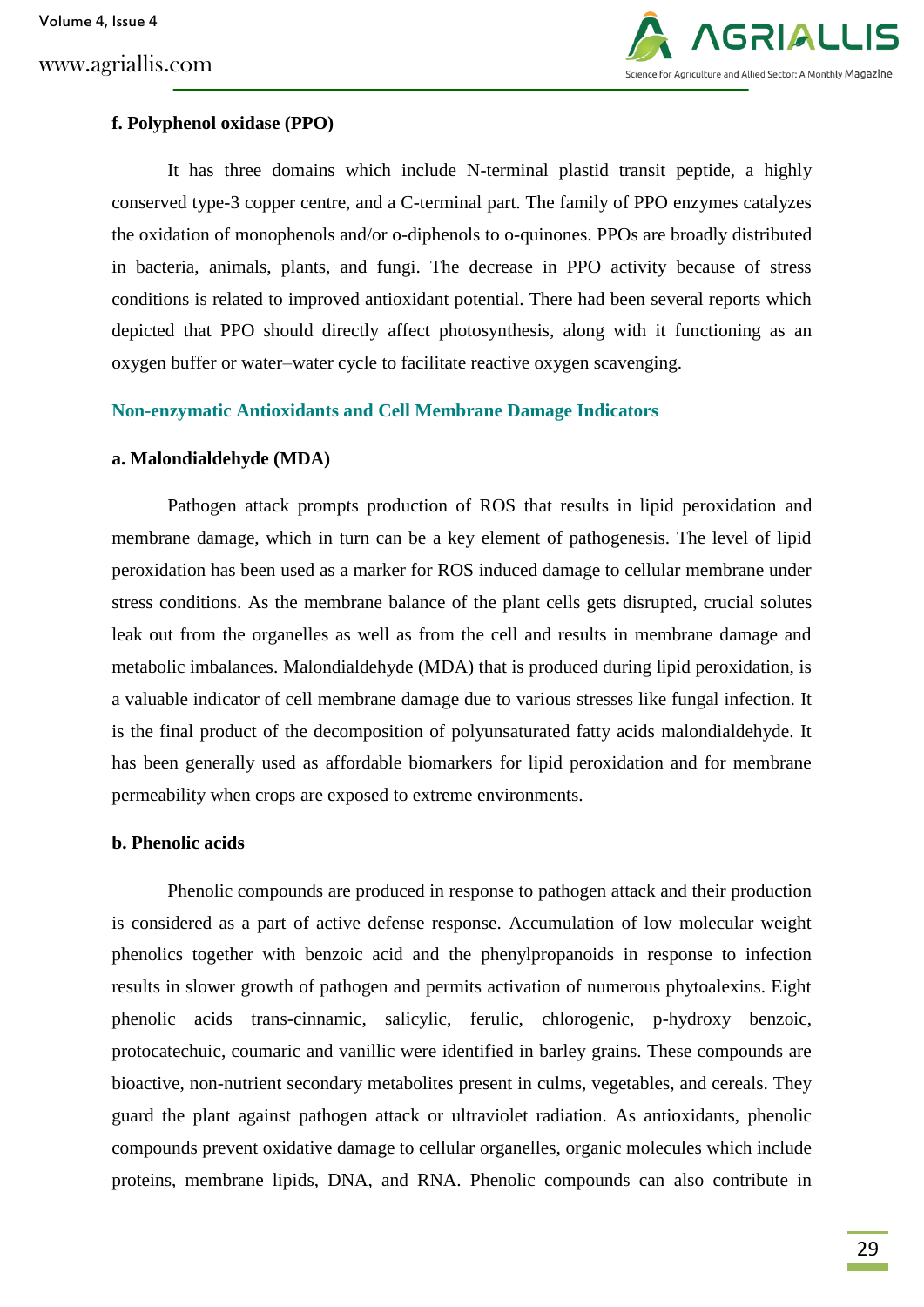

strengthening host cell components with the aid of lignin and suberin biosynthesis that are involved in the formation of physical boundaries which can block the spread of pathogens. Additionally, they act as reducing agents, hydrogen donors, and singlet oxygen quenchers.

#### **c. Flavonoids**

Flavonoids are abundantly present in the kingdom *Plantae*occurring typically within the leaves and floral organs. On the basis of their shape, they can be categorized into four types i.e.flavonols, flavones, isoflavones, and anthocyanins. They play various roles in imparting pigmentation to flowers, fruits and seeds and are also involved in providing protection from pathogens. Flavonoids can be considered as a secondary ROS scavenging system in plants experiencing damage to the photosynthetic pigments, due to the extra excitation power. Apart from this, they have major role in scavenging  ${}^{1}O_{2}$  and alleviating the damages caused to the outer envelope of the chloroplastic membrane.

### **d. Carotenoids**

Carotenoids are yellow, orange and red pigments,  $C_{40}$  isoprenoids with a long conjugated polyene chain which is responsible for their color and biological activities. The core structural element of carotenoids is a polyene backbone together with a chain of conjugated C=C bonds. This unique characteristic in most cases is responsible for both their pigmentation properties and the potential of a large number of compounds to interact with free radicals and singlet oxygen and consequently act as powerful antioxidants. Carotenoids show their antioxidative potential by protecting the photosynthetic machinery in following ways, (a) reacting with lipid peroxidation products to terminate the chain reactions, (b) scavenging  ${}^{1}O_{2}$  and dissipating heat, (c) preventing the formation of  ${}^{1}O_{2}$  by reacting with  ${}^{3}$ Chl<sup>∗</sup> and excited chlorophyll (Chl<sup>∗</sup>).

#### **Conclusion and Future Directions**

We know that plants, being sessile in nature, encounter numerous unfavourable environmental conditions that lead to reduced productivity and yields. Although plants have developed a variety of mechanisms to protect themselves against environmental stresses, still some stressful situations such as drought results in considerable yield losses. If we look at the Indian scenario, many of our states are facing serious threats of drought stress.It is suggested that plants remember what they experience/adopt to cope with environmental stress. Such potential of plant is known "stress memory" and it is referred as imprint, training, priming,